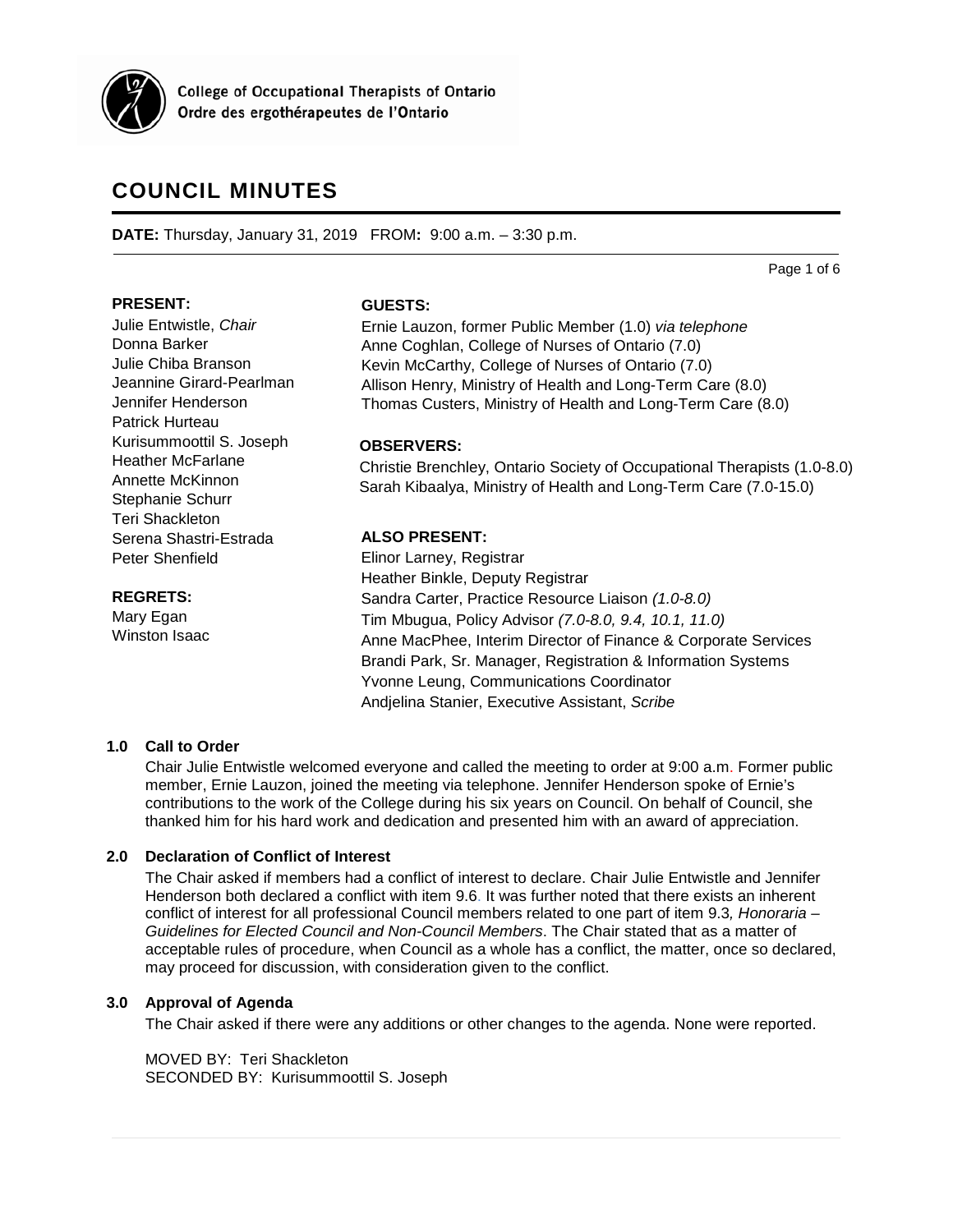Page 2 of 6

*THAT the agenda be approved as presented.*

# **CARRIED**

# **4.0 Approval of Minutes**

#### **4.1 Draft Council Minutes of October 25, 2018**

The Chair asked if there were any edits to the draft Council minutes of October 25, 2018. The following correction was reported:

Item 6.3, #2: Delete *as Chair*

MOVED BY: Kurisummoottil S. Joseph SECONDED BY: Jennifer Henderson

*THAT the draft Council minutes of October 25, 2018 be approved as amended.* 

# **CARRIED**

#### **5.0 Registrar's Report**

## **5.1 Registrar's Written Report**

Council reviewed the written report and the Registrar responded to questions.

#### **5.2 Registrar's Presentation**

The Registrar reported on the specific areas of focus for Q2 (September 1, 2018 – November 30, 2018) related to the 2018-2019 Strategic Plan.

## **5.3 Communications Update**

This item was deferred to the March Council meeting.

## **5.4 Priority Performance Report**

Council reviewed and discussed performance data for Q2 of the 2018-2019 fiscal year, related to the College's progress toward meeting objectives as outlined in the 2017-2020 Strategic Plan.

MOVED BY: Jeannine Girard-Pearlman SECONDED BY: Serena Shastri-Estrada

*THAT Council receives the Priority Performance Report for the second quarter of 2018-2019.*

# **CARRIED**

#### **5.5 Risk Management Report**

Council reviewed the report and noted the level of risk remained unchanged from the previous quarter, except for the possibility of Council not being properly constituted as of June 2019. A contingency plan is in place.

MOVED BY: Jennifer Henderson SECONDED BY: Patrick Hurteau

*THAT Council receives the Risk Management Report.*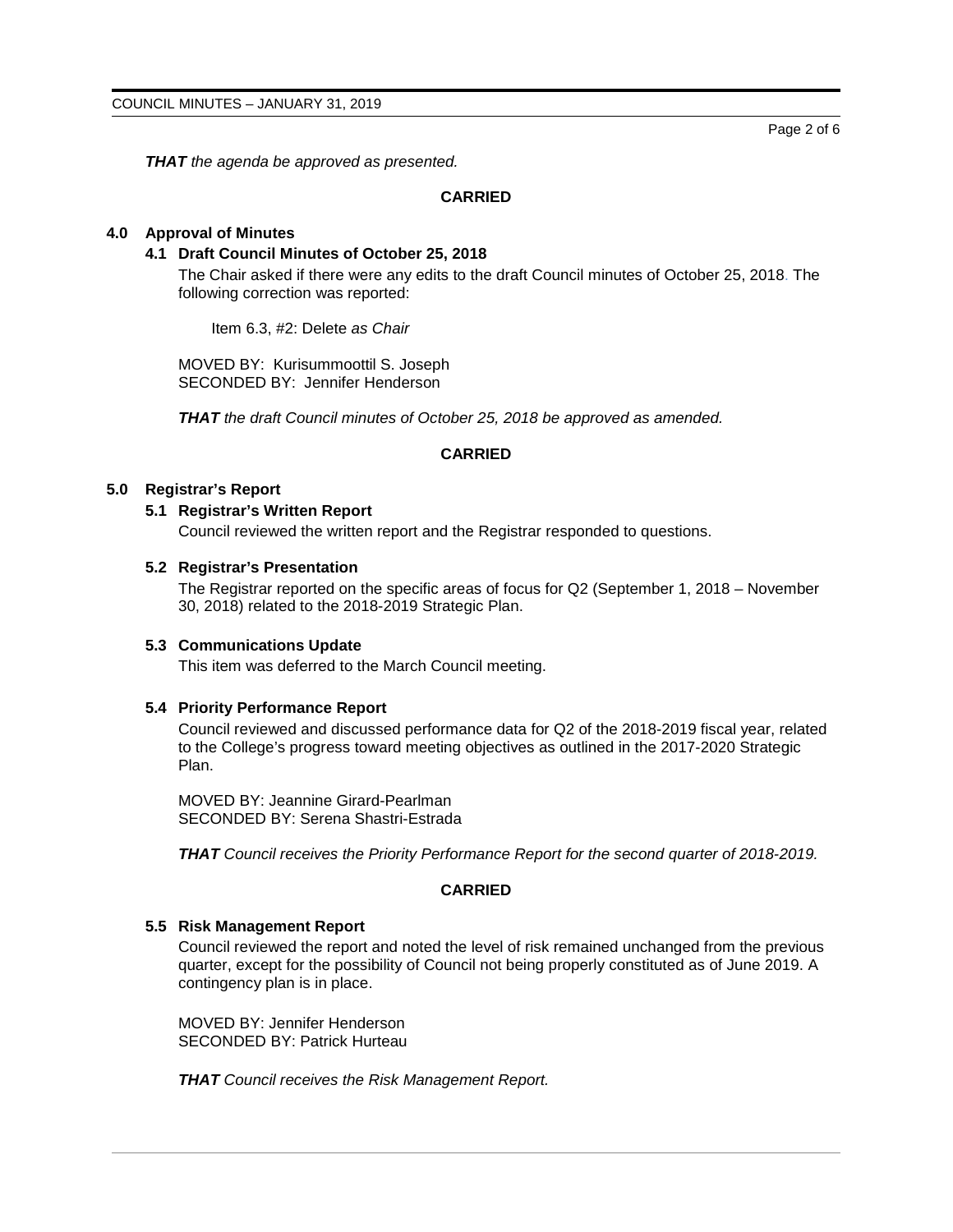Page 3 of 6

## **CARRIED**

#### **6.0 Finance**

#### **6.1 November (Q2) 2018 Financial Report**

Anne MacPhee presented the financial report and responded to questions. The Chair thanked Anne for her excellent work during the interim period that she has been with the College and wished her well in her future endeavours.

MOVED BY: Jeannine Girard-Pearlman SECONDED BY: Peter Shenfield

*THAT Council receives the November 2018 Financial Report, Statement of Financial Position and Statement of Operations, as presented.*

#### **CARRIED**

#### **7.0 Presentation**

Anne Coghlan, Executive Director, and Kevin McCarthy, Director of Strategy, both from the College of Nurses of Ontario, presented on *"Vision 2020: Modernizing the College of Nurses of Ontario's Governance".*

# **8.0 Presentation**

Allison Henry, Director, Health Workforce Regulatory Oversight, and Thomas Custers, Manager, Regulatory Oversight and Performance Unit, both of the Ministry of Health and Long-Term Care, presented on *"College Performance Measurement Framework".*

#### **9.0 Governance**

#### **9.1 Appointment of Nominations Standing Committee**

Every year, a Nominations Committee is appointed by Council to oversee the officer election process which takes place at the March Council meeting. The committee is comprised of two Council members who are either retiring from Council or who do not wish to stand for a position. While it is ideal to appoint one public and one professional member, the bylaws do allow for the appointment of two public or two professional members.

MOVED BY: Stephanie Schurr SECONDED BY: Julie Chiba Branson

*THAT Council approves the appointment of Serena Shastri-Estrada and Annette McKinnon to the Nominations Committee.*

## **CARRIED**

#### **9.2 Council Policy Review**

Three Council policies were brought forward as part of the regular rotation of policies for review by Council.

MOVED BY: Jennifer Henderson SECONDED BY: Kurisummoottil S. Joseph

*THAT Council approves the revisions as presented, to the following Policies:*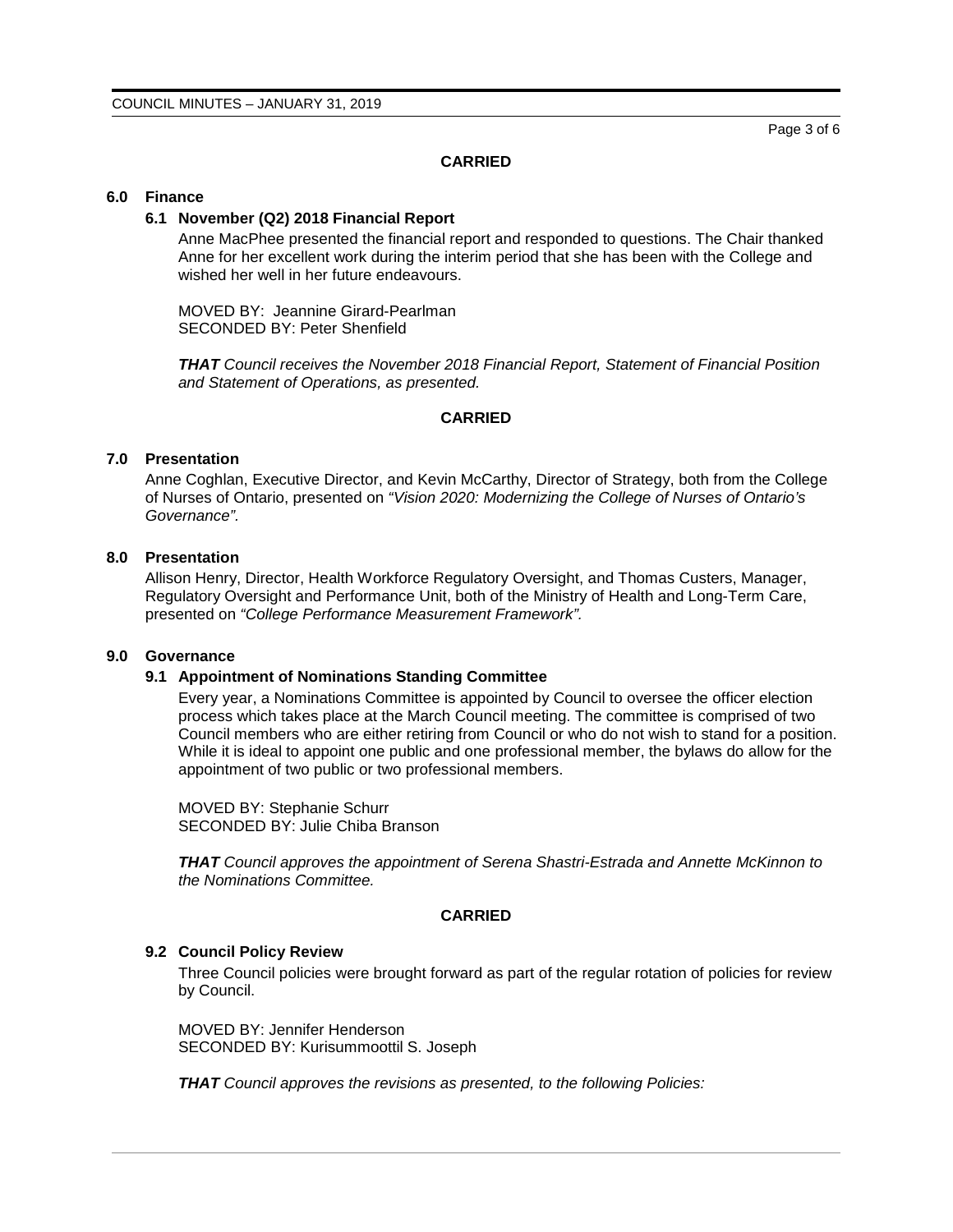Page 4 of 6

*GP12 Conflict of Interest GP16 Council's Annual Planning Cycle CRL5 Monitoring Registrar Performance*

# **CARRIED**

## **9.3 Council Guidelines Review**

Four Council guidelines were brought forward as part of the regular rotation of guidelines for review by Council. Council members were reminded of the earlier stated conflict of interest for Council as a whole, pertaining to "Honoraria – Guidelines for Elected Council and Non-Council Members". The Chair reminded Council that when such a conflict exists, once so noted, discussion and decision may proceed, keeping in mind the inherent conflict of interest and addressing issues related to this as they arise.

MOVED BY: Jeannine Girard-Pearlman SECONDED BY: Heather McFarlane

*THAT Council approves the revisions as presented to the:*

*Allowable Expenses – Guidelines for Elected Council and Non-Council Members Establishing and Maintaining Reserve Funds, Guidelines for Council Members Honoraria – Guidelines for Elected Council and Non-Council Members, and the Education Session Costs, Guidelines for Public and Professional Members.*

## **CARRIED**

#### **9.4 Rules of Order Review**

Council reviewed the recommended changes to the Rules of Order, which add a section on abstention and some additional suggestions for managing conflict of interest.

MOVED BY: Jennifer Henderson SECONDED BY: Donna Barker

*THAT Council amends the Rules of Order to address the silencing of personal technology devices, as well as adding a section that addresses how an abstention and conflict of interest is managed in Council meetings.* 

#### **MOTION AMENDED – CARRIED**

#### **9.5 Appointment of Non-Council Member – Quality Assurance Committee**

Council reviewed the Quality Assurance Committee's recommendation to fill a vacancy for a non-Council position on the committee.

MOVED BY: Stephanie Schurr SECONDED BY: Jennifer Henderson

*THAT Council approves the appointment of Elizabeth Bell as a professional, non-Council member of the Quality Assurance Committee for a three-year term, commencing on April 1, 2019.*

# **CARRIED**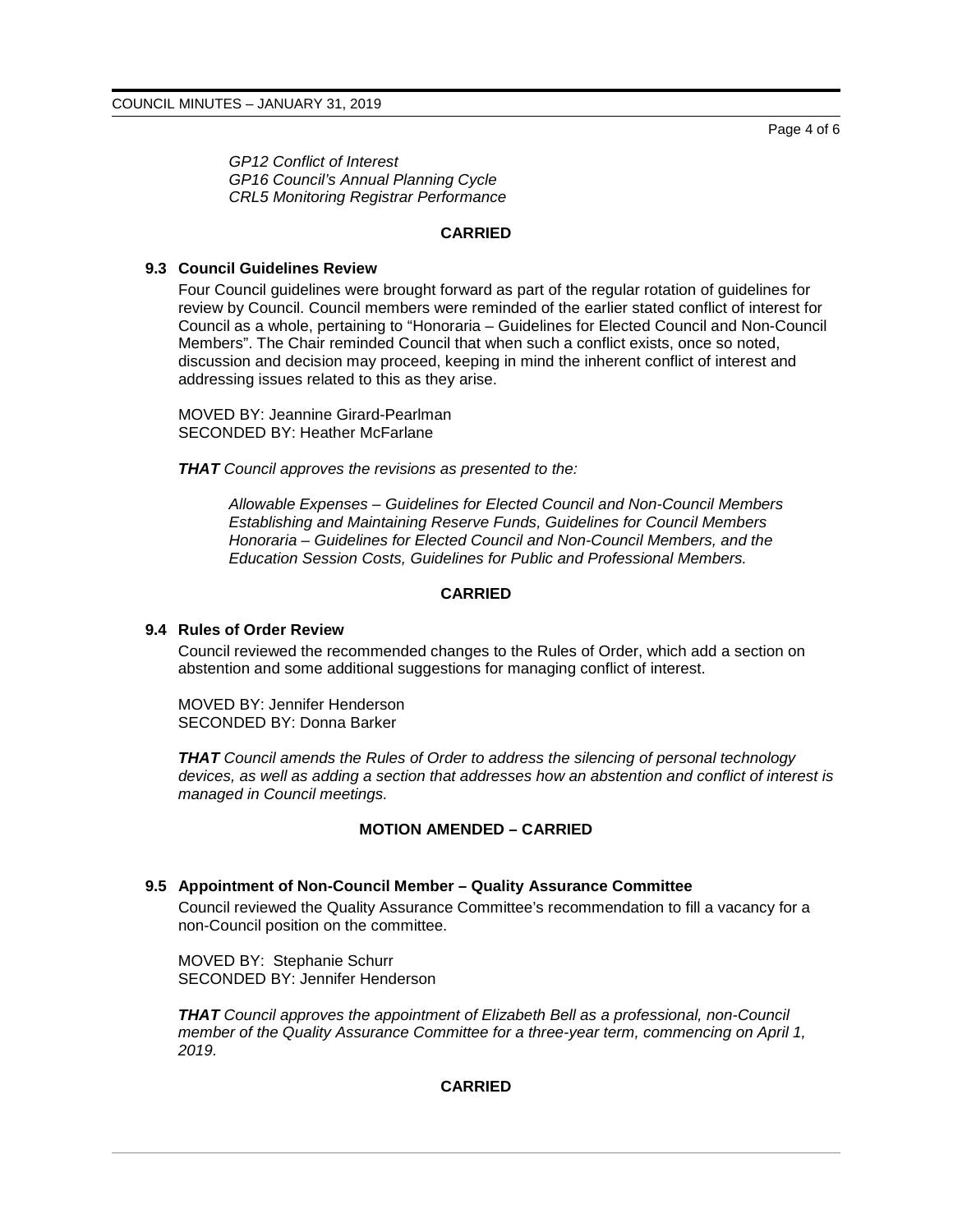#### **9.6 Appointment of Non-Council Member – Practice Issues Subcommittee**

Chair Julie Entwistle and Jennifer Henderson declared a conflict of interest with this item. Julie Entwistle passed the Chair to Jeannine Girard-Pearlman and, Julie Entwistle and Jennifer Henderson both left the room. Council reviewed the Practice Issues Subcommittee's recommendation to fill a vacancy for a non-Council position on the committee.

MOVED BY: Heather McFarlane SECONDED BY: Peter Shenfield

*THAT Council approves the appointment of Frances Eller as a non-Council committee member to the Practice Issues Subcommittee, for a three-year term, beginning on February 1, 2019.*

# **CARRIED**

Julie Entwistle and Jennifer Henderson returned to the meeting following item 9.6, and Julie Entwistle resumed as Chair.

#### **10.0 New Business**

#### **10.1 Traditional Land Acknowledgement**

In response to the call to action by the Truth and Reconciliation Commission of Canada, one step towards reconciliation with the indigenous community in general, but also as part of the public the College protects, involves making a statement recognizing the traditional land on which we meet prior to the start of Council meetings. Council expressed support, and further encouraged the College to look for other methods of acknowledgement, and to include the word "respect" in any statement.

MOVED BY: Jeannine Girard-Pearlman SECONDED BY: Kurisummoottil S. Joseph

*THAT Council considers acknowledging the traditional land we meet on before the commencement of Council meetings and to investigate other forms of acknowledgement and respect of the indigenous community.*

#### **MOTION AMENDED: CARRIED**

#### **11.0 Roundtable – Governance Discussion**

Council members each shared their opinions and perspectives on the information presented today by the College of Nurses of Ontario as well as the Ministry of Health and Long-Term Care. Council suggestions will be taken back to Executive to determine next steps.

MOVED BY: Jennifer Henderson SECONDED BY: Heather McFarlane

*THAT Council reviews the suggested priorities and possible actions developed from the discussions held in October 2018 and identify their priorities.*

#### **CARRIED**

#### **12.0 Committee Reports**

**12.1 Executive –** Report by Winston Isaac, Chair (Presented by Julie Entwistle)